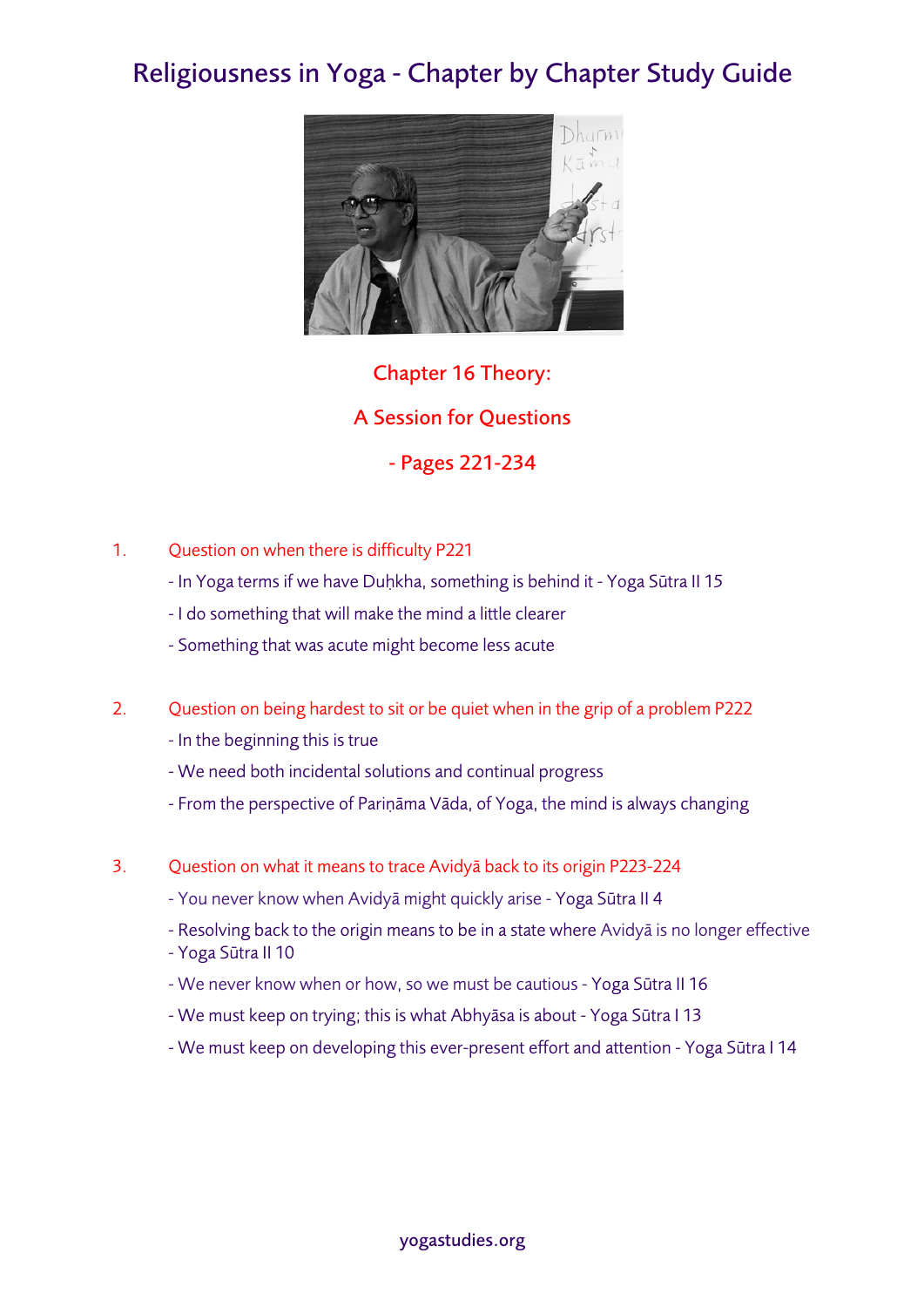- 4. Question around obstacles that get in the way P224
	- What we need is greater effort to go in a particular direction Yoga Sūtra I 14
	- That's why, once is a while, its good to go to our teachers
	- Another solution is just to fully accept what happens
	- I feel the first one is better than the second
- 5. Question on Īśvara and truth P224-225
	- We must have some conviction about Īśvara Yoga Sūtra I 23
	- Three ways that lead us to the acceptance of Īśvara Yoga Sūtra I 7
	- Simply invoking Īśvara might not suffice; we have also to do something
	- Yoga Sūtra I 28
- 6. Question on Īśvara and control P225-226
	- According to Yoga Īśvara knew, knows and will know Yoga Sūtra I 25
	- In Yoga, material is not from Īśvara, but intelligence is Yoga Sūtra I 24
- 7. Question on creation as having three parts P226
	- For any creation we need three Kāraṇa or means for something
	- Upādāna, material; Nimitta, intelligence and Sahakāra, assistance
	- Nimitta Kāraṇa is Īśvara

## 8. Ouestion on Detachment P226-227

- Detachment is an effect, a consequence of another deeper action - Yoga Sūtra I 16

- Detachment can also be the absence of attachment towards the fruits of what we are doing at the moment

## 9. Question on Dhāraṇā on Īśvara P227-228

- Depending on the object of meditation, the state of mind changes Yoga Sūtra I 39
- In this way the state of mind changes according to our concept of Īśvara
- Yoga Sūtra I 24
- 10. Question on relationship of Dhāraṇā and Dhyāna P228-229
	- Dhāraṇā comes when I orientate my mind towards one idea Yoga Sūtra III 1
	- When this happens Dhyāna should follow Yoga Sūtra III 2
	- In Dhāraṇā, we go in one direction Yoga Sūtra III 1
	- In Dhyāna, we communicate with the object Yoga Sūtra III 2
	- In Samādhi, we are there, we are with it Yoga Sūtra III 3

## yogastudies.org